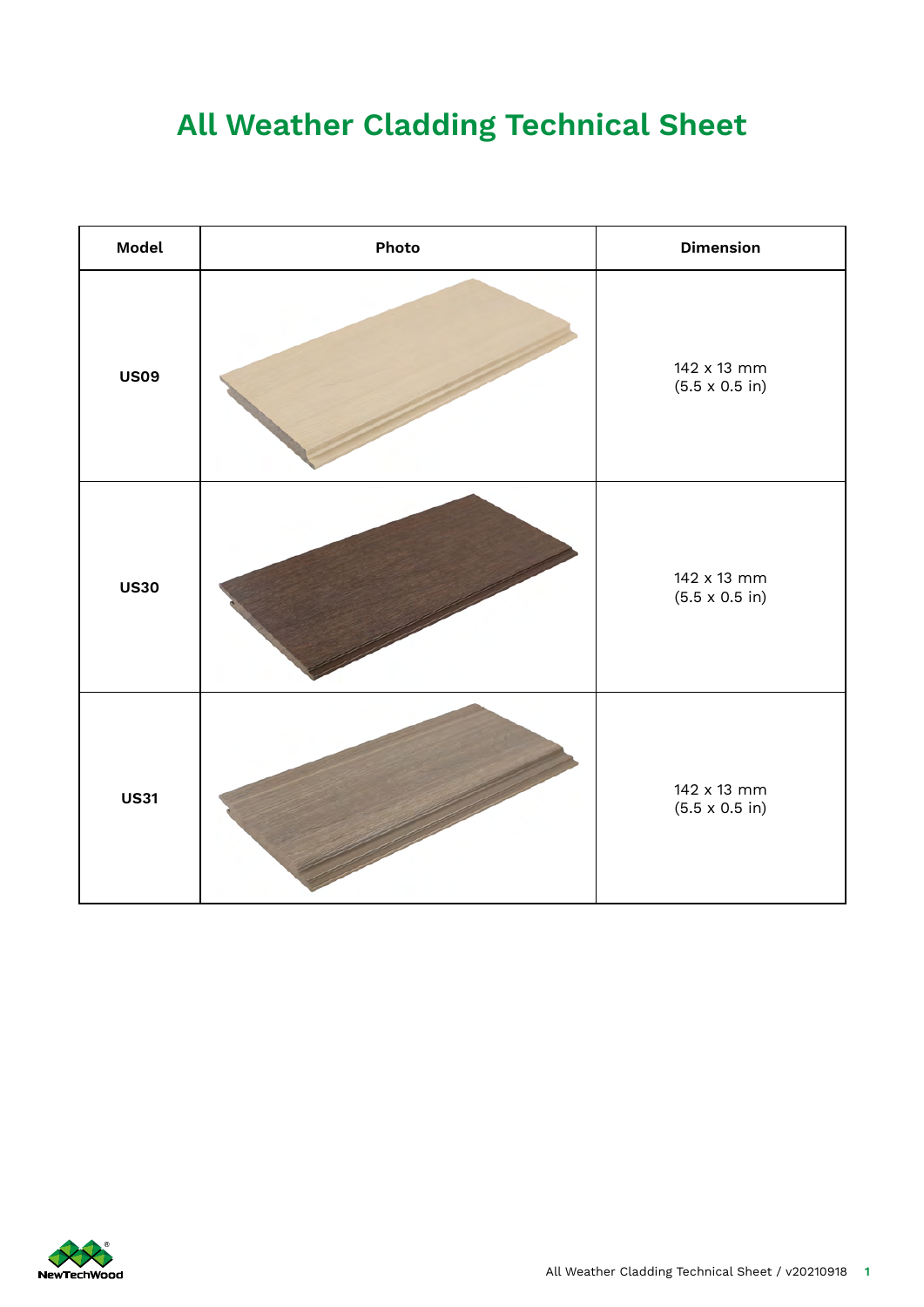| Model       | Photo | <b>Dimension</b>                                |  |
|-------------|-------|-------------------------------------------------|--|
| <b>US44</b> |       | 47.5 x 45.5 mm<br>$(1.9 \times 1.8)$ in)        |  |
| <b>US45</b> |       | 79 x 27 mm<br>$(3.1 \times 1.1 \text{ in})$     |  |
| <b>US46</b> |       | 55 x 59 mm<br>$(2.2 \times 2.3 \text{ in})$     |  |
| <b>US47</b> |       | 99.5 x 54.5 mm<br>$(3.9 \times 2.1 \text{ in})$ |  |

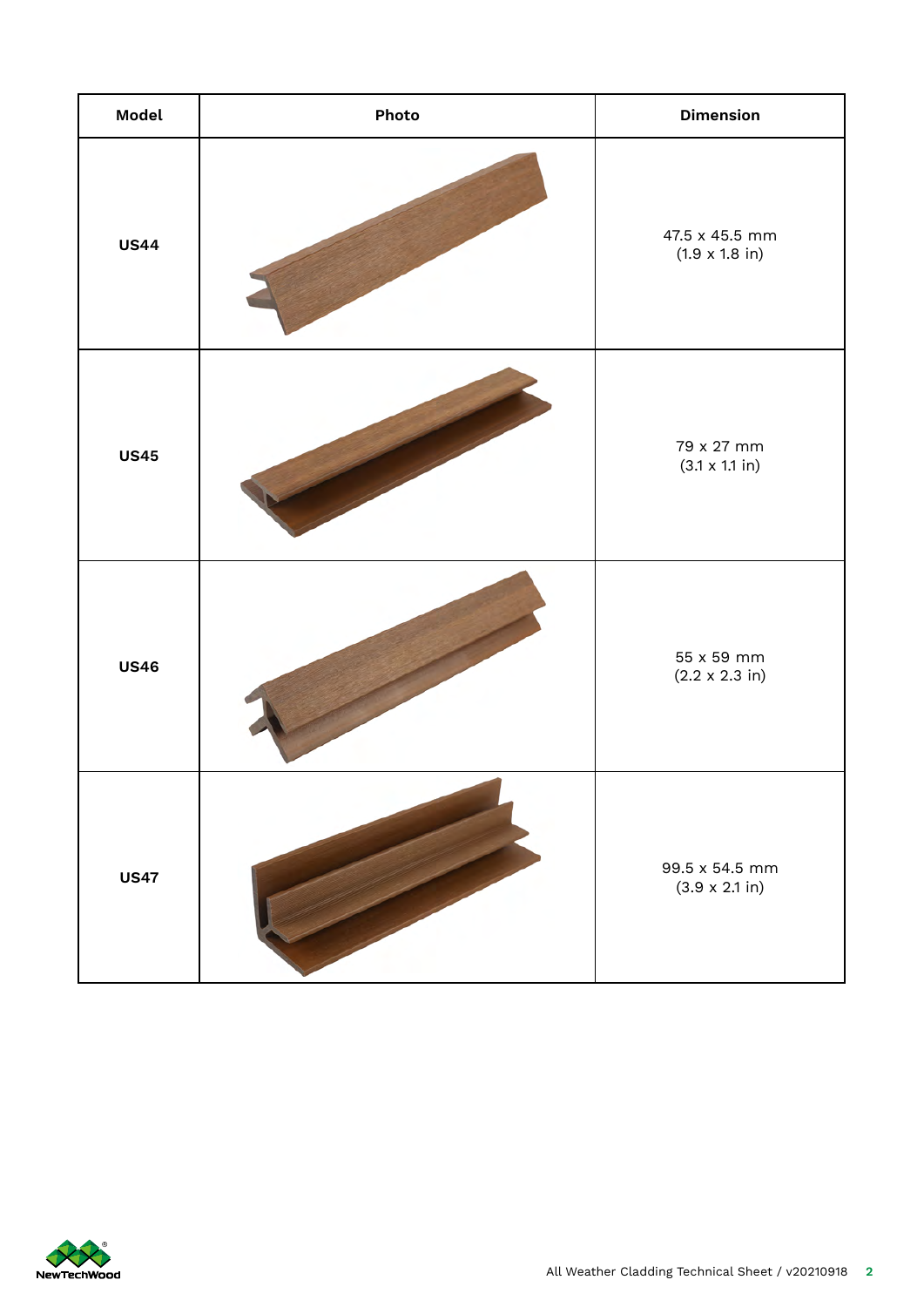| NO.            | Property                                   | <b>Test Method</b>      | <b>Test results</b>                                                                                                                                                                                  | Remark |
|----------------|--------------------------------------------|-------------------------|------------------------------------------------------------------------------------------------------------------------------------------------------------------------------------------------------|--------|
| $\mathbf{1}$   | <b>Brinell hardness</b>                    | EN15534                 | 8.2N/mm2                                                                                                                                                                                             |        |
| $\overline{2}$ | Boiling test                               | EN15534                 | Water absorption in weight: 0.49%                                                                                                                                                                    |        |
| 3              | Bond Strength                              | <b>EN319</b>            | Average Bond Strength>2.3MPa<br>No obvious abruption and<br>damage after test                                                                                                                        |        |
| 4              | Coefficient<br>Linear Thermal<br>Expansion | ASTM D696               | $35.6 \times 10^{-6}$ mm/mm $\degree$                                                                                                                                                                |        |
|                |                                            | EN15534                 | $34.0\times10^{-6}$ K <sup>-1</sup>                                                                                                                                                                  |        |
| 5              | Content of<br>pentachlorophenol            | CE<br>(EN14041(2004))   | 2.99ppm                                                                                                                                                                                              |        |
| 6              | Degree of chalking                         | EN15534                 | Rating 0, no chalking                                                                                                                                                                                |        |
| 7              | Formaldehyde<br>Content                    | EN717-1                 | Non Detected                                                                                                                                                                                         |        |
|                |                                            | <b>ASTM D6007-14</b>    | Non Detected                                                                                                                                                                                         |        |
| 8              | Heavy Metal<br>Content                     | EPA3051                 | Sb: ND, As: ND, Se: ND, Sn: ND                                                                                                                                                                       |        |
| 9              | Heat reversion                             | EN15534<br><b>EN479</b> | 0.17% (Test temperature: 100°C)                                                                                                                                                                      |        |
| 10             | Heat build-up                              | EN15534                 | $\triangle$ T=-2.7 °C                                                                                                                                                                                |        |
| 11             | Lead Content Test                          | EUNo.628/2015           | Non Detected                                                                                                                                                                                         |        |
| 12             | Mould resistance                           | ASTM G21                | Rating 0                                                                                                                                                                                             |        |
| 13             | Moisture Content                           | EN15534<br>EN322        | 0.83%                                                                                                                                                                                                |        |
| 14             | Neutral salt spray<br>test                 | ASTM B117-2011          | After 200 hours tests, there was<br>no visible change appeared on<br>the surface:<br>Front surface: $\triangle$ E*=1.22,<br>Grey Scale: 4-5<br>Back surface: $\triangle$ E*=1.06,<br>Grey Scale: 4-5 |        |
|                |                                            | EN15534<br>ISO9227      | $\triangle$ E <sup>*</sup> =1.42,<br>Grey Scale=4 (Exposure 96h)                                                                                                                                     |        |
| 15             | Pb, Cd, Hg, $Cr6+$                         | RoHs-IEC62321           | Pb: ND, Cd: ND, Hg: ND, Cr <sup>6+</sup> : ND                                                                                                                                                        |        |